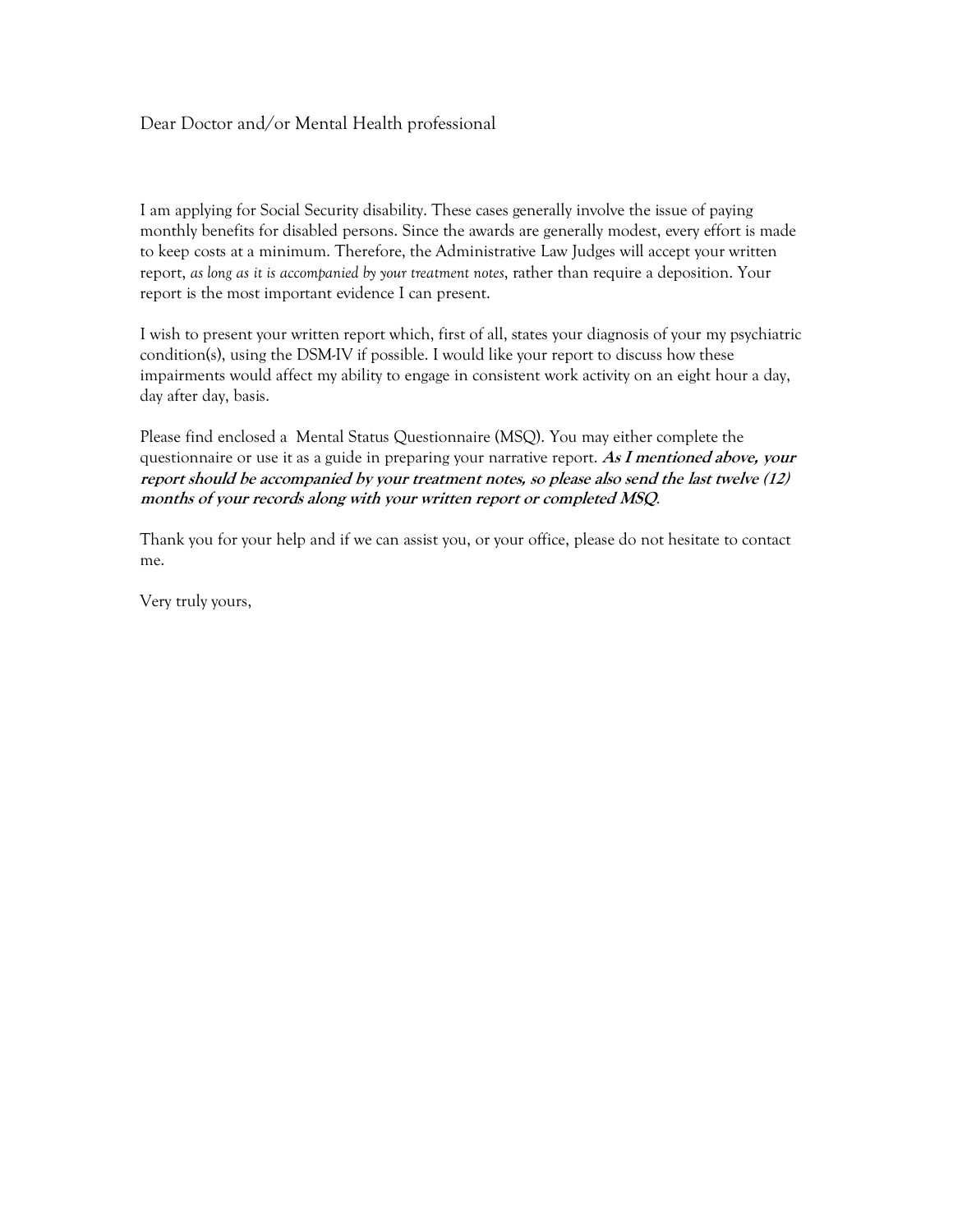# **MENTAL STATUS QUESTIONNAIRE**

Doctor/Psychologist:

Therapist:

Client:

1. Please state your diagnosis(es), citing the DSM-IV-R, if possible. It is also very important that you estimate the approximate onset date of this condition, and indicate which DSM-IV-R criteria are met, in the space provided below.

2. Indicate recommended treatment, response to treatment and prognosis for improvement.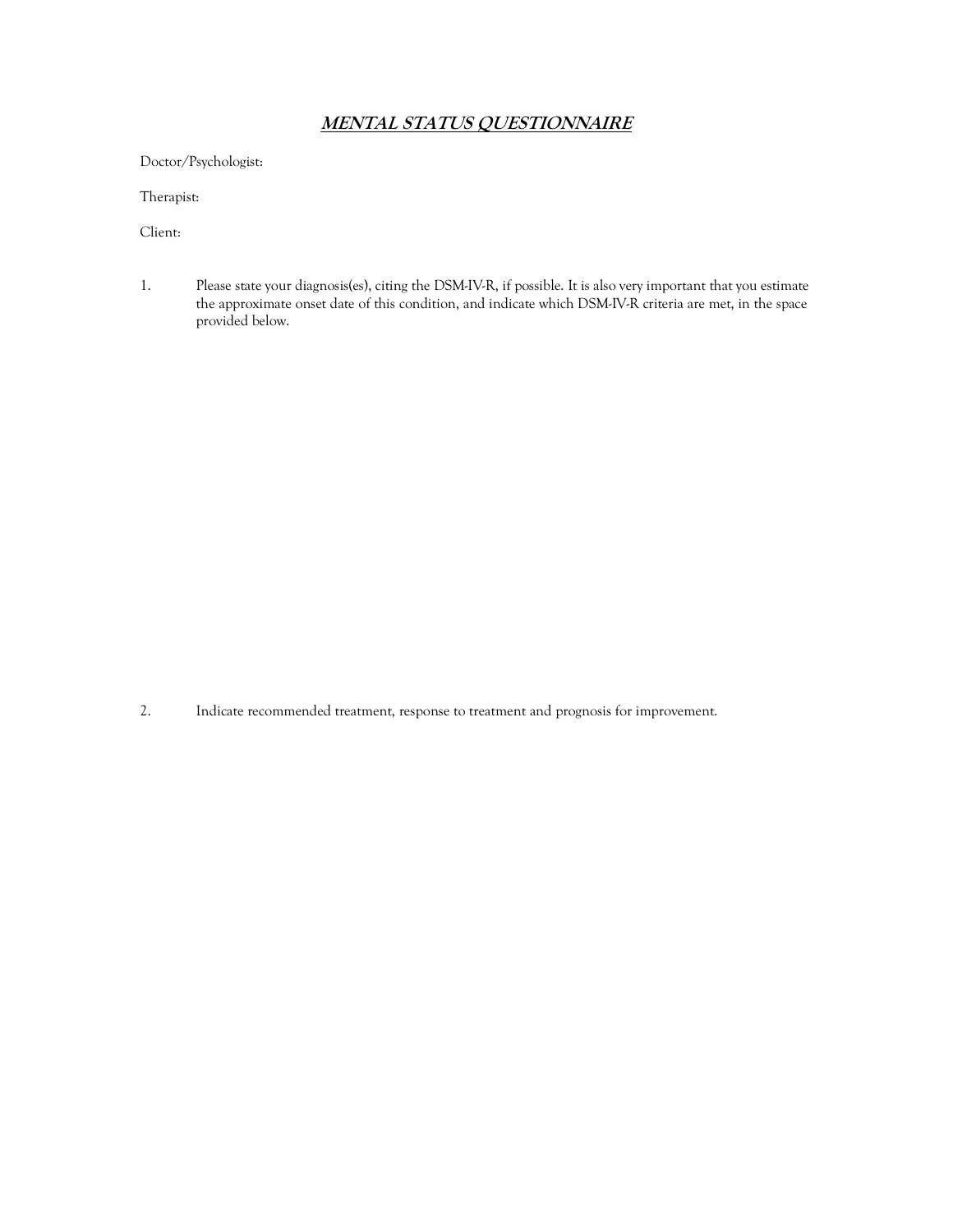#### **FUNCTIONAL LIMITATIONS**

Please assess the severity of your patient's functional limitations in the following three areas, by circling the level of your patient's impairment.

### **Activities of daily living** (ability to perform ordinary daily activities **without supervision or an inordinate amount of support**):

*NONE* 

*MILD* - *occasionally* unable to perform activities of daily living

*MODERATE* – *frequently* unable to perform activities of daily living

*MARKED* – most of the time unable to perform activities of daily living

*EXTREME* – *rarely able* to perform activities of daily living

**Social Functioning** (the ability to function in a work setting without exhibiting disruptive or distracting behavioral extremes):

*NONE* 

*MILD* - generally able to maintain normal or appropriate relationships with supervisors, co-workers and/or peers, with *occasional minor disruptions* or distractions due to factors such as withdrawal, conflicts, inappropriateness or aggressiveness or other behavioral extremes.

*MODERATE* – generally limited ability to maintain normal or appropriate relationships, with *occasional serious disruptions* due to behavioral extremes.

*MARKED* - generally unable to maintain normal or appropriate relationships, with *frequent serious disruptions* due to behavioral extremes.

*EXTREME* – little or no ongoing normal or appropriate relationships, with *persistent serious disruptions* due to behavioral extremes.

**Concentration, Persistence and Task Completion** (the ability to complete a normal workday on a regular and continuous basis without interruptions from psychologically-based symptoms and perform at a consistent pace without an unreasonable amount or length of rest breaks):

#### *NONE*

*MILD* - would occasionally be unable to complete complex tasks, but is *usually able to complete simple tasks in a regular and continuous work setting*.

*MODERATE* – would frequently be unable to complete complex tasks, and *occasionally unable to complete even simple tasks in a regular and continuous work setting*.

*MARKED* - would most of the time unable to complete complex tasks, and would *frequently be unable to complete even simple tasks in a regular and continuous work setting*.

EXTREME – is unable to complete complex tasks, and most of the time is unable to complete even simple tasks on a regular and continuous basis.